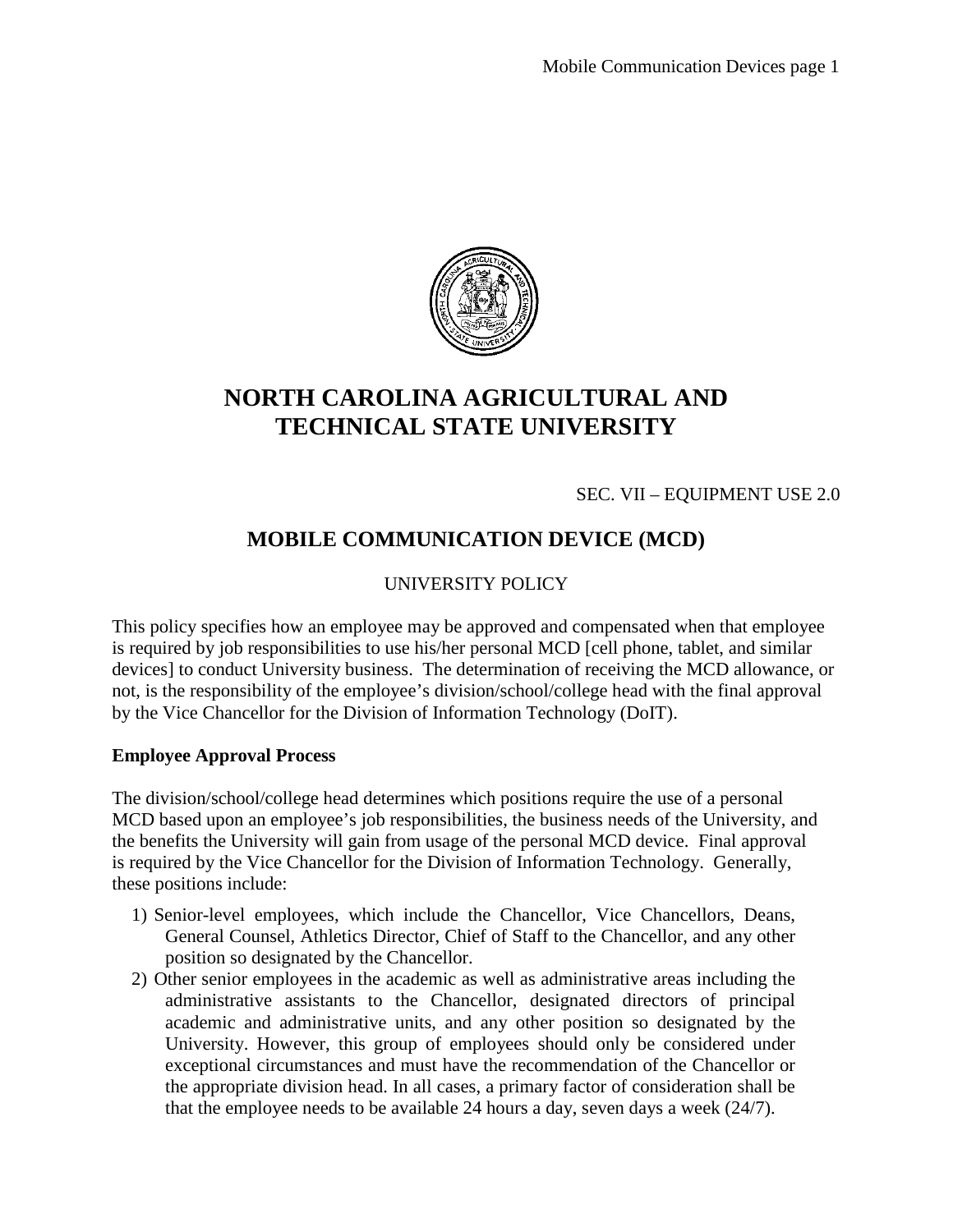- 3) Employees who must be available 24/7 to meet University service needs.
- 4) Employees who are in travel status at least 20% of the time. Review of more efficient and cost effective means of communication should be considered before authorizing employees in this classification.

No employee is required to seek and/or accept the compensation permitted under this policy. The appropriateness of the allowance will be reviewed on an annual basis, using the same criteria, to ensure that the employee remains eligible for the allowance and that the allowance rate is consistent with University and state guidelines and IRS regulations. It will be a set allowance established on an annual basis by the Division of Business and Finance. The allowance is intended to cover the cost of the employee's MCD usage for University business purposes and not for the employee's entire monthly billing costs.

#### **Enforcement**

The University's MCD allowance will be paid through Payroll. It has been designated by the IRS as an unaccountable taxable fringe benefit, meaning no documentation of business use is required for tax purposes. The employee must annually submit a request to receive an MCD allowance for the following fiscal year. The employee must also provide documentation showing that the allowance he/she receives does not exceed his/her expenses. The documentation required is a monthly service provider bill showing charges for the MCD.

The University requires that each employee receiving the MCD allowance shall maintain his/her individual MCD billing records for 4 years. Employees should be aware that the business use of a personal MCD results in it having potentially important work related information on it, which may need to be accessed for compliance with public records requests or litigation discovery.

For an employee to receive the allowance he/she must complete an MCD allowance request form, get it approved by his/her supervisor, submit it to the Telecommunication Office for approval by the Vice Chancellor of DoIT or designee, and then send it to the Payroll Department for processing. The completed and approved MCD request form must be submitted each year by July 1<sup>st</sup> for the employee to remain eligible to continue receiving the allowance in the employee's monthly pay.

An employee receiving an allowance will be required to have his/her MCD with him/her, charged and operational, at all times. An employee receiving the allowance is required to notify his/her department head if or when he/she discontinues MCD services in order to remove the MCD allowance from that employee's pay. Failure to notify the University of the discontinuation of MCD services will subject the employee to reimbursement of payments made after the service was discontinued and possible employee discipline.

#### **Reference**

Budget Manual of the Office of State Budget and Management, Sec. 5.11